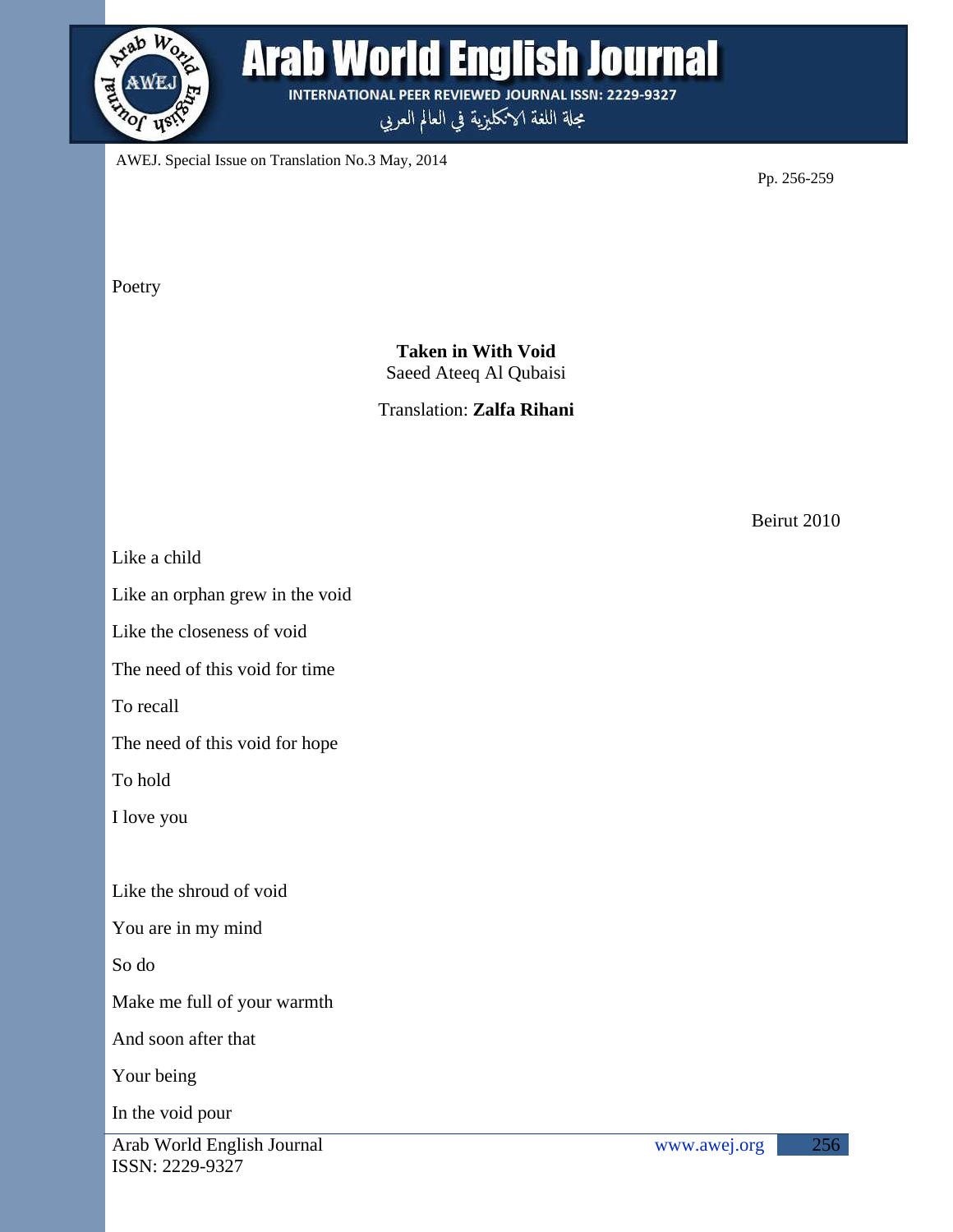## **AWEJ. Special Issue on Translation No.3 May, 2014**

 Taken in With Void Al Qubaisi

Where longings disquiet

To the pulse of void

Like void

As always

I am desolate

So author my birth in words

Maybe

Life

When it pours

Will sprout from soil

Surging with memories

A smile

Like the pledge of void

Forgot he was

All waiting for nothing

But

Void

Here comes void

For promises of mouths

Brimmed with life

Not so

To prevail there was void

Like void

Everlasting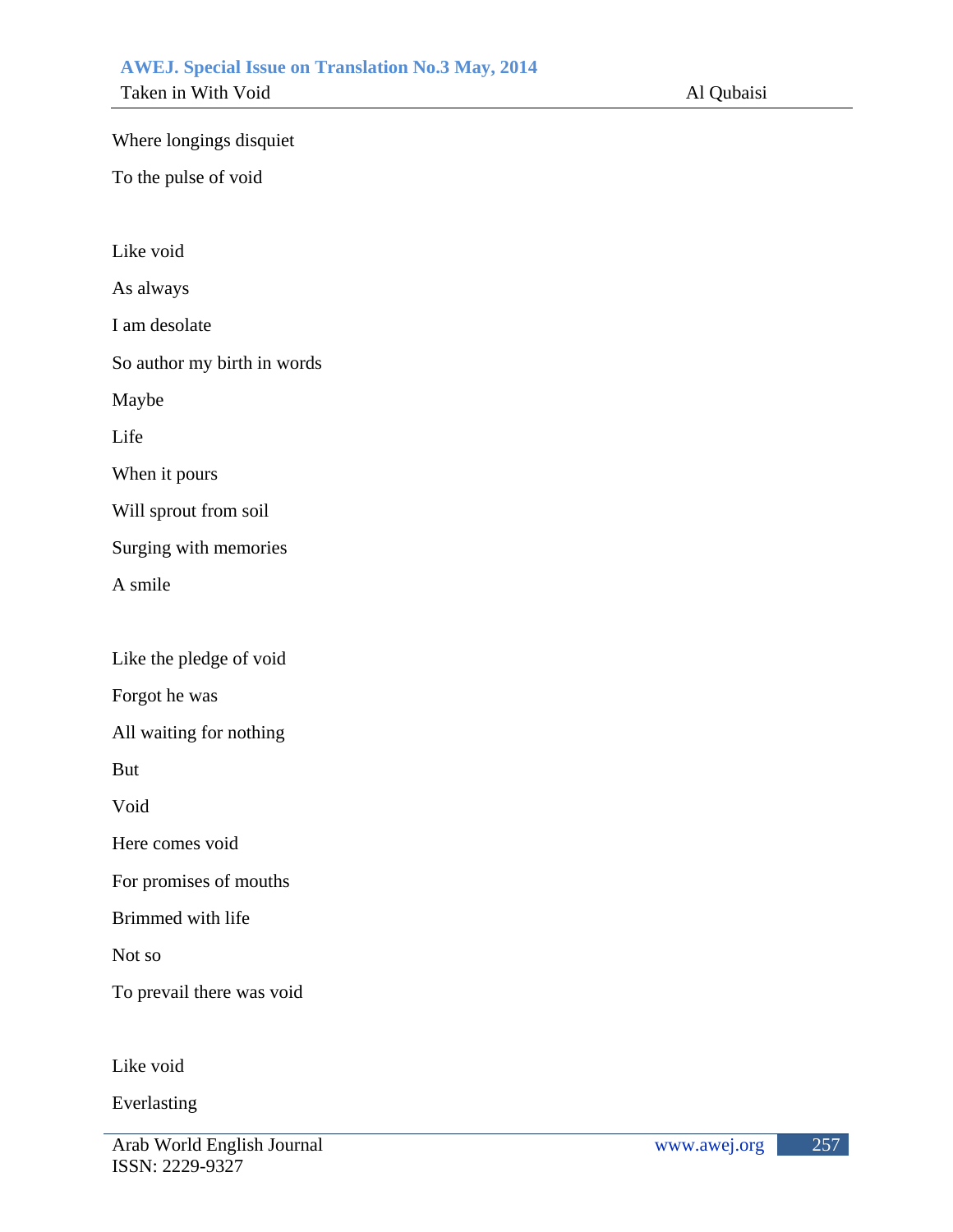| I yearn for him                  |  |  |
|----------------------------------|--|--|
| And yearns for me                |  |  |
| In a time                        |  |  |
| Deeming hearts                   |  |  |
| Urging to each other             |  |  |
| In veil                          |  |  |
| Stifling every void              |  |  |
| Innocent                         |  |  |
| And those partings               |  |  |
| Among the minutes                |  |  |
| Swindling every meaning of life  |  |  |
| Crippling void                   |  |  |
| From visions in the dream        |  |  |
| Until                            |  |  |
| It has come to be bits of misery |  |  |
| Wandering without hope for       |  |  |
| Eternal space                    |  |  |
| A roaming echo in the void       |  |  |
| Floating                         |  |  |
| I love you                       |  |  |

**Saeed Ateeq Al Qubaisi** is an Emirati poet and writer born in Abu Dhabi. He grew up in a home known for its interest in literature and culture. He wrote poetry at an early age and participated in several poetry contests and recitals, such as the First Poetry Forum of the Gulf for Students (2004), The Emir of Poets Show (2009), and The Hall of Poetry Recital (2010), Sharjah Forum for Arabic Poetry (2011). His first collection of poetry entitled "Taken in With Void" was published in 2011. Currently, Mr. Al Qubaisi works for the Kalima Project, an initiative of the Abu Dhabi Authority for Culture and Heritage, while continuing his graduate studies.

**Zalfa Rihani** is a Fulbright scholar from Aleppo, Syria. She has a PhD in English from the University of Toledo and as post-doctoral degree in translation from the University of Arkansas,